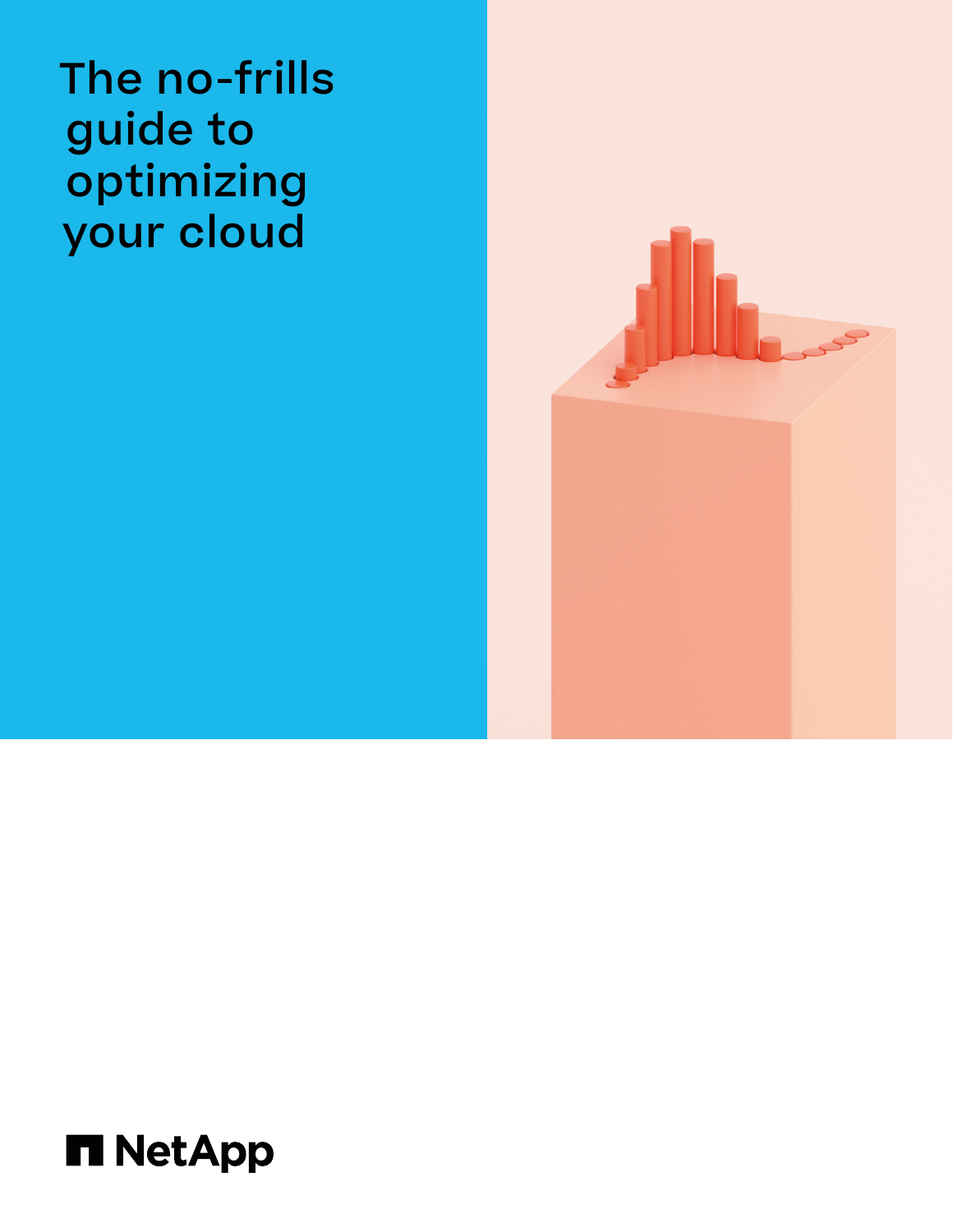As public cloud usage grows across your organization, total monthly costs can spiral out of control. But who in your organization should be responsible for keeping an eye on storage costs? To stop the spiral before it turns into a whirlpool, we've drafted a list to help you identify rogue cloud storage spending. This list will also help you collaborate across your company (because we all need support) to put basic controls in place.

#### **Before you start down the road to cloud storage optimization:**

- Talk to your chief information officer (CIO), chief financial officer (CFO), and other senior leaders to obtain firm commitment for a cloud storage cost optimization initiative.
- When speaking with your CIO and CFO, establish what level of annual savings or increased efficiency would justify a permanent cloud storage cost management initiative.
- Talk with stakeholders in the business, in finance, and in procurement to raise awareness of the effort. While you're at it, identify key contacts at any vendor with authority to purchase public cloud services on your company's behalf.

#### **Questions to ask around the water cooler:**

- **1. Does your firm have a full inventory of all its cloud accounts? Are they governed to ensure that spending is within budgets? To find out:**
	- Obtain part-time support from an analyst in finance to pull reports on all company spending with cloud vendors (public cloud platform providers, independent cloud vendors, and services partners).
	- Partner with a senior cloud administrator who has the technical ability to implement configuration changes and generate budget and spending reports for cloud accounts.

## **2. Is anyone using cloud expense and budget reporting tools—either from your provider or a third party—to analyze your bill?**

 Cloud expense tools typically aggregate billing by service type, region, time, and other properties. Look for unexpected services and regions in use. If you aren't using some form of cloud expense

reporting tool to understand your monthly cloud bills, you should be. But fear not! There are plenty of open-source and paid tools to help out.

### **3. Do your cloud administrators use cost tags so that reports can be generated in business-relevant categories?**

 Bills from major public clouds run into the thousands of lines, and include many service names, instance types, and regions that aren't self-explanatory. So, how the storage is used might not be obvious. To help you track who's spending what, consider "tagging" your storage pools by categories relevant to your business, such as user, team, activity, and project.

## **4. Do you scrutinize and cross-check expenses to ensure that they're approved?**

- If tagging isn't in place and you identify regular spending that no one can explain, you'll need to consider revisiting your tracking processes.
- Most cloud vendors don't charge for bringing data into their cloud (ingress), but they do charge fractions of a cent for transmitting it out (egress), which typically requires no approval. Those cents really add up, particularly at the enterprise level.

### **5. Do you scrutinize and limit data egress?**

 Frequently, you'll see unnecessary egress charges when your workloads communicate with other workloads in the private data center or on other clouds. You can incur charges even within the same cloud over the public internet.

## **6. Do you have a process for reclaiming orphaned resources?**

 For example, it's quite common to create Amazon Elastic Block Store (EBS) volumes as persistent backing stores for Amazon Elastic Compute Cloud (EC2) instances. However, when an Amazon EC2 instance is destroyed, the EBS volume remains unless it's explicitly destroyed, too. The remaining EBS volume will continue to cost you.